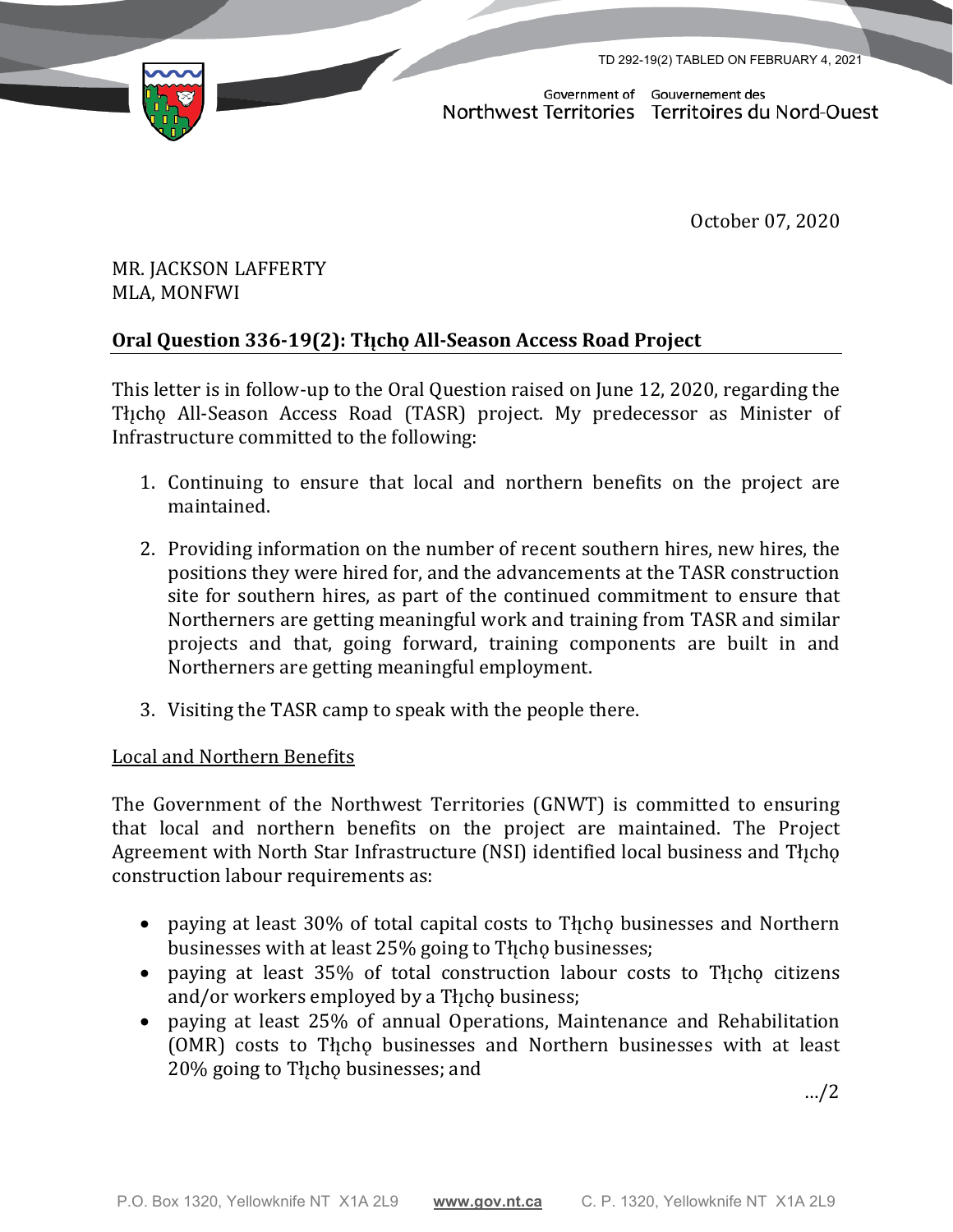• paying at least [55% increasing progressively to 75%] of annual OMR Costs to The citizens and/or workers employed by a The ho Business.

NSI is compliant with the Project Agreement.

#### Hires, Training and Advancement

Since September 2019, 8,891 hours of training have been provided to The Cho citizens. This includes training in job readiness, heavy equipment operation, camp cooking, first aid, driver training program, safety, Personal Protection Equipment (PPE), fall protection and ladders, rigging and crane signaling, Designated Operator Program, personal and professional growth training.

From July 13 to August 15, 2020, twelve trainees from the communities of Behchokò, Gamètì, Wekweètì, and Whatì participated in training that is designed to provide participants with the skills necessary to secure employment as heavy equipment operators in construction or road building projects. There is an emphasis on in-seat training in a real work setting. Placement and equipment selection in the field will be based on each trainee's demonstrated aptitude and interests.

As of September 21, 2020, a total of 276 workers were employed on this project, 128 of those workers were either from Thcho communities or were northern residents. That works out to 45 percent northern involvement.

The Project Agreement with NSI sets out the employment data that is required for reporting. Advancements are not captured as part of Project Agreement reporting requirements.

### TASR Site Visit

My predecessor as Minister of Infrastructure travelled to the TASR site on June 23, 2020, accompanied by yourself and a team of senior officials from the Department of Infrastructure, including:

- David Moore, Assistant Deputy Minister, Asset Management;
- Steve Loutitt, Assistant Deputy Minister, Regional Operations;
- Cameron Wilson, Regional Superintendent, North Slave Region;
- Chelsey Digness, Regional Manager, Highways, North Slave Region;
- Ziaur Rahman, Project Manager; and
- Binay Yadav, Project Director.